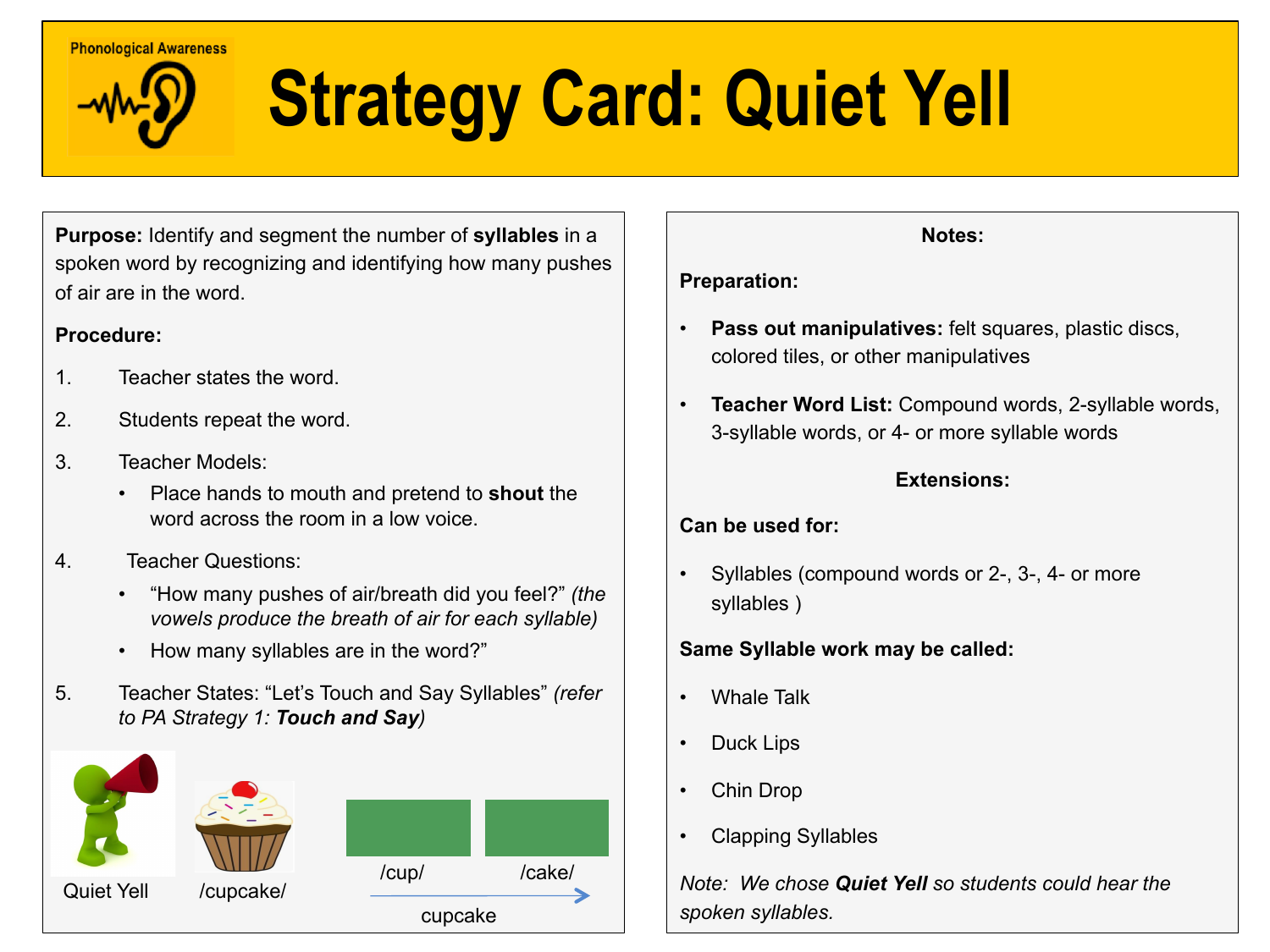# **Ehonological Awareness** Strategy Card: Touch and Say

### **Associating Sounds with Objects**

**Purpose:** Identify and isolate the parts/phonemes in a spoken word by touching objects.

#### **Procedure:**

- 1. Teacher says a word.
- 2. Students repeat the word.
- 3. Teacher Models:
	- Touch each square and say the parts/phonemes in the word;
	- Blend the parts/phonemes together while sliding finger from left to right to say the whole word.
- 4. Teacher Questions:
	- "What is the first part/phoneme you hear in the word?"
	- "What is the last part/phoneme you hear in the word?"
- 5. Teacher States:
	- "Let's **Touch and Say** the whole word again."



#### **Notes**

#### **Preparation:**

- **Pass out manipulatives**: felt squares, plastic discs, colored tiles, etc.
- **Teacher Word List for focus skill**

#### **Extensions**

#### **Can be used for:**

- segmenting and blending syllables: compound words, 2-, 3-, 4-, or more syllable words;
- segmenting and blending onset and rime: one syllable words;
- segmenting and blending phonemes: 2-, 3-, 4- or more phoneme words.

#### **Additional Questions**:

- What is the medial sound?
- Which sound is the consonant?
- Which sound is the vowel?

#### **Explanation:**

2 

#### **Parts/Phonemes:**

- Parts = syllables and rimes (rectangular manipulatives)
- Phonemes = individual sounds